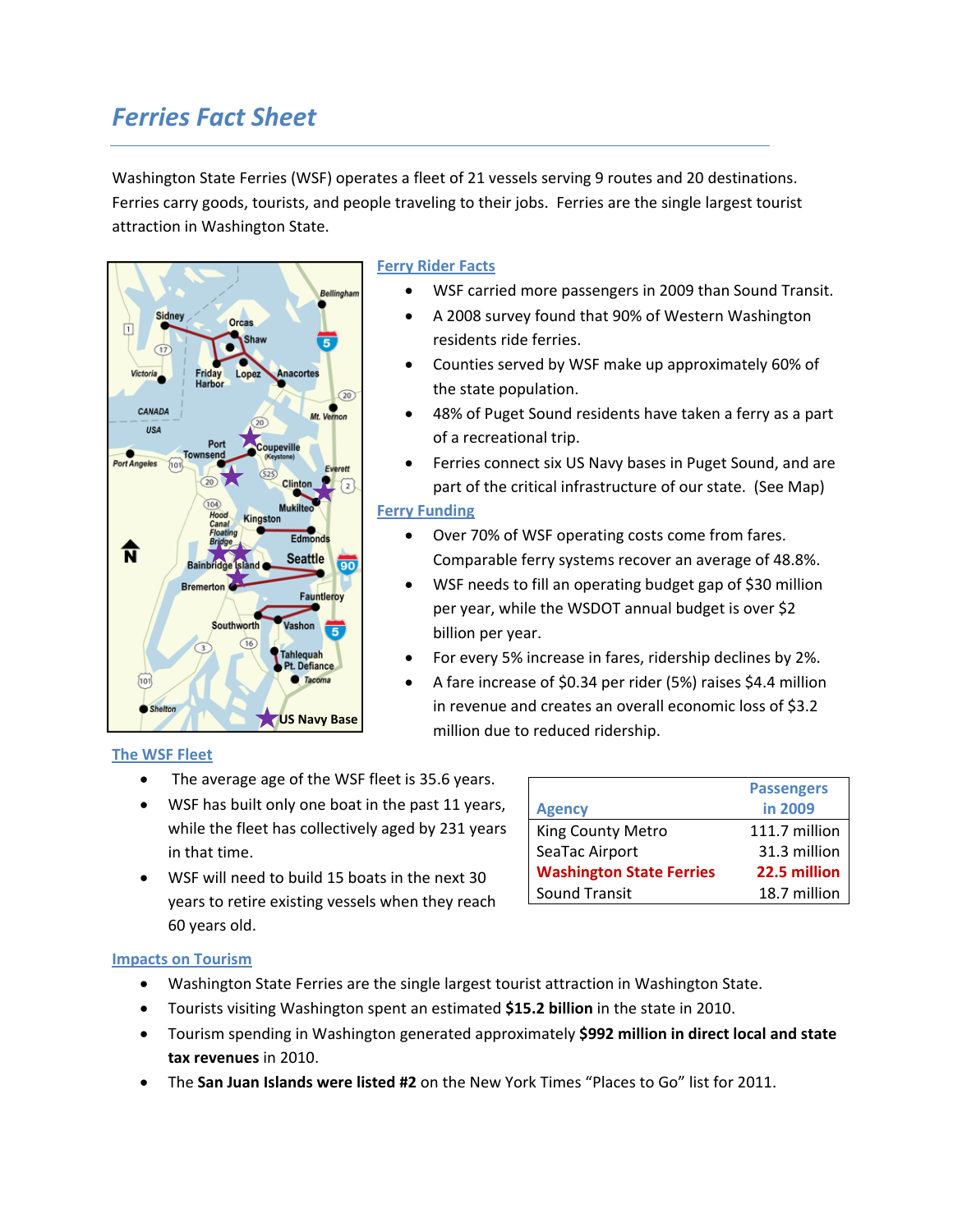## *Legislative Message*

#### **Ferry Cuts = Reduced General Fund Revenues**

- 
- Æ Reduced property values = **Reduced** Property Tax **Revenues**
- Æ Reduced tourism and commerce = **Reduced** Sales Tax **Revenues**
- Æ Harm to small businesses = **Reduced** B&O Tax **Revenues**
- Æ Reduced employment = **Reduced** Sales and B&O Tax **Revenues**

In other words.... **Ferry Cuts Don't Make Sense (to your pocketbook). They make the current budget problems worse.**

Because the WSF Fleet is aging, delaying new ferry construction is effectively a cut in service.

## *WSF Budget Choices (Operating Costs)*

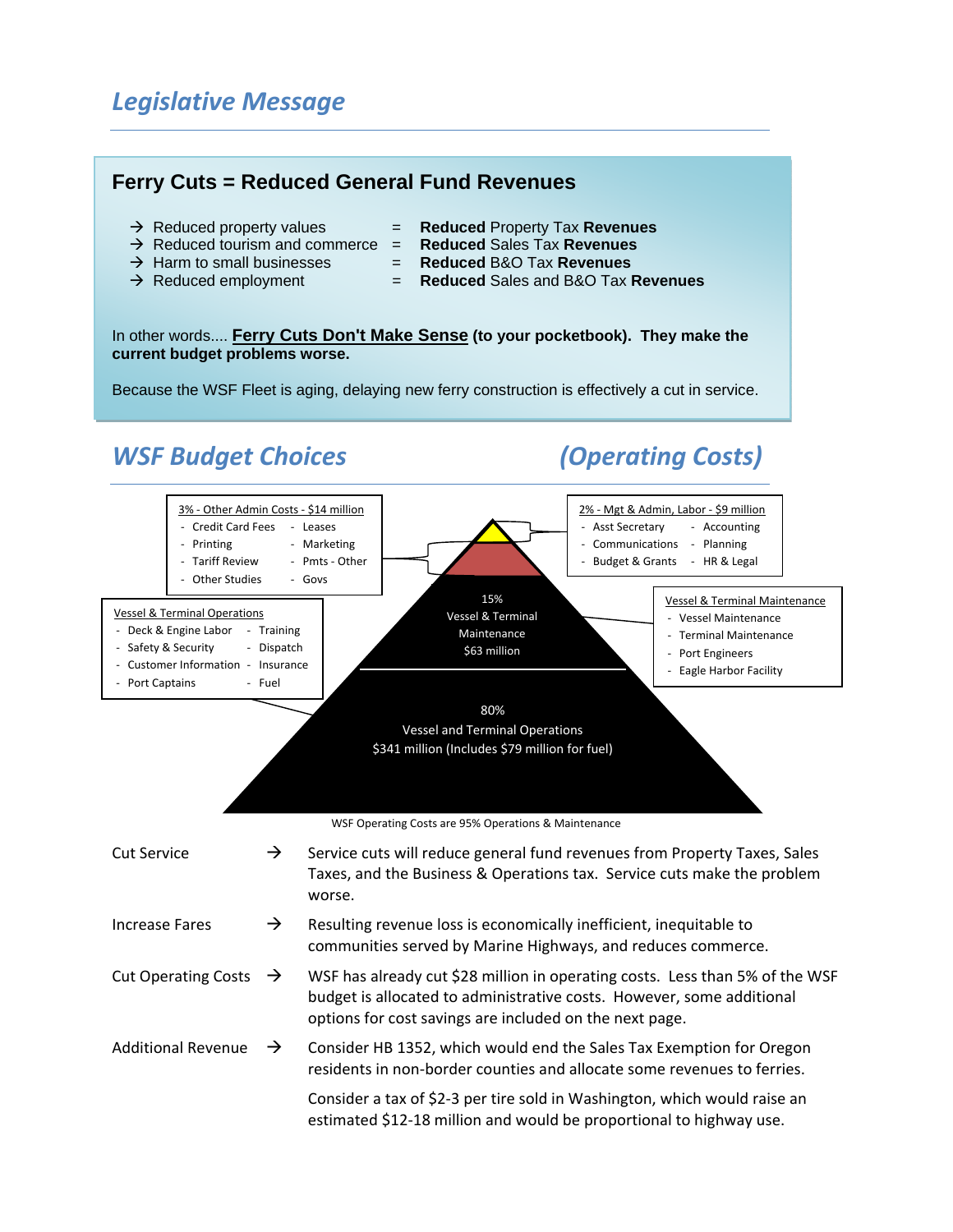# *Options for Additional Cost Savings*

Additional WSF costs can be eliminated with the help of the Washington State Legislature and the labor unions representing ferry workers:

|                                                        |                | <b>Legislative</b>       | <b>Union</b>    |
|--------------------------------------------------------|----------------|--------------------------|-----------------|
|                                                        | <b>Annual</b>  | <b>Action</b>            | <b>Contract</b> |
| <b>Opportunity</b>                                     | <b>Savings</b> | <b>Required</b>          | <b>Impact</b>   |
| <b>Reduce Employee Travel Costs</b>                    | \$1 million    |                          |                 |
| <b>Exempt Ferries from Diesel Sales Tax</b>            | \$6 million    | $\overline{\phantom{a}}$ |                 |
| Align Ferry Worker Benefits with Other State Employees | \$6 million    | $\overline{\phantom{a}}$ |                 |
| Extend State Employees 3% cut to Ferry Workers         | \$3 million    | $\overline{\phantom{a}}$ |                 |
| Eliminate Ferry Biodiesel Program                      | \$0.3 million  | $\overline{\phantom{a}}$ |                 |
| Reduce Crewing to Coast Guard Minimum Requirements     | \$6 million    | $\overline{\phantom{a}}$ |                 |
| Additional Headquarters Cuts (10%)                     | \$3 million    | $\overline{\phantom{a}}$ |                 |
| <b>Total Savings</b>                                   |                | \$25.3 million           |                 |

## *2010 Ferries Budget Detail*

Washington State Ferries has an operating funding gap of approximately \$30 million annually. Historically, this revenue has been made up through special transfers from the WSDOT gas tax fund, but gas tax revenues are now fully utilized for debt service on DOT highway projects.

| <b>Operating Funding Gap</b>                        | ( \$28,079,000]    |
|-----------------------------------------------------|--------------------|
| Dedicated State Funding - Other                     | \$15,000,000       |
| Dedicated State Funding - Licenses & Fees           | \$15,000,000       |
| <b>Net Operating Loss</b>                           | ( \$58,079,000]    |
| <b>Total Expenses</b>                               | ( \$208, 584, 000) |
| Operating Revenue (Fares, concessions, advertising) | \$150,505,000      |

## *Comparison to Other WSDOT Projects*

The 10‐year capital program for Washington State Ferries represents approximately 3.2% of the total budget for WSDOT's three largest projects in the state.

| <b>Project</b>                                       | <b>Total Cost</b> | <b>Cost Per Mile</b> |
|------------------------------------------------------|-------------------|----------------------|
| Seattle Viaduct Replacement (Tunnel)                 | \$4.00 billion    | \$470 million        |
| <b>SR520 Floating Bridge</b>                         | \$4.65 billion    | \$680 million        |
| I-5 Columbia River Crossing                          | \$3.60 billion    | \$3.60 billion       |
| <b>Washington State Ferries 10-year Capital Plan</b> | \$0.39 billion    | \$220 million        |